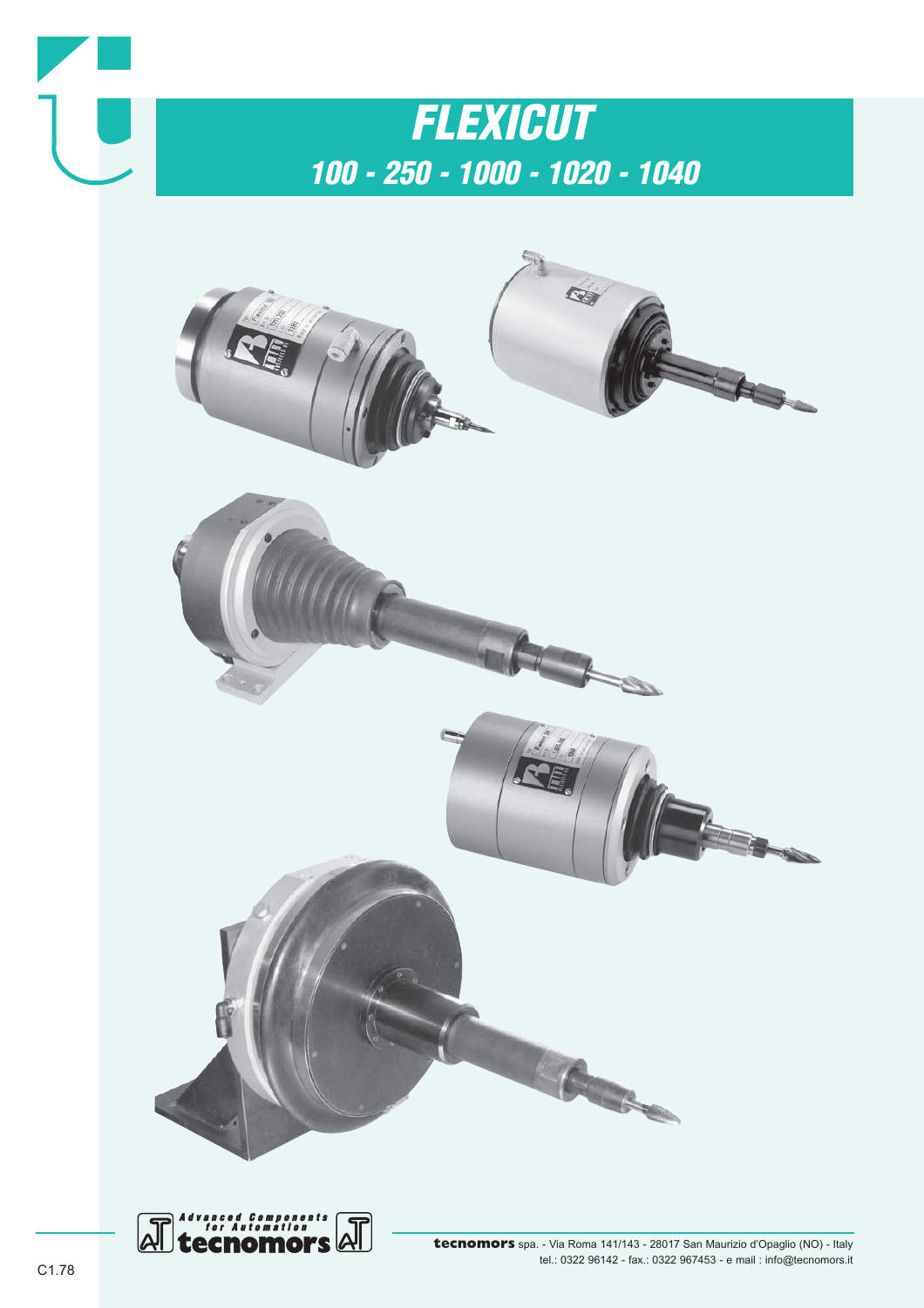### *FLEXICUT 100 - 250 - 1000 - 1020 - 1040*

Il FLEXICUT è un utensile a fresa che viene generalmente usato per smussare oggetti piccoli e complessi sia in materiale metallico che non. **I**

Il Flexicut assicura una sbavatura uniforme e di grande qualità grazie all'elevato numero di giri e ai suoi rapidi avanzamenti.

L'albero è compensato in tutte le direzioni.

La pressione contro il pezzo da sbavare è direttamente impostata dal programma.

Grazie alla sospensione cardanica dell'albero è possibile sbavare angoli e smussi circolari senza cambiare l'orientamento dell'utensile. Il Flexicut 100 può essere fissato su un supporto statico (Toolstand) oppure direttamente sulla parte terminale del robot.

Se il robot ha necessità di usare due o più tipi di utensili, questi possono essere sostituiti automaticamente grazie ai cambi rapidi (Changing System).

Per garantire il funzionamento ottimale del motore é necessario utilizzare aria compressa filtrata e lubrificata.



The milling tool FLEXICUT can be used for the economical deburring of small and complex parts of metallic as well as nonmetallic material.

It allows high feed rates with an uniform quality and can be applied in any orientation. The spindle is freely compliable in all directions.

The pressure against the part edge can be set from the robot program.

Thanks to the cardanic suspension of the spindle it is possible to deburr around circles and cornerswithout changing the tool orientation.

The milling tool can either be mounted stationary onto a tool stand (Toolstand) or onto the robot arm.

If these tools at the robot have to be changed automatically, a tool changer (Changing Systems) is available.

Commercial milling inserts can be used.

To assure an optimal life of the air motors the compressed air must be cleaned and lubricated.

Das Fräswerkzeug FLEXICUT eignet sich zum wirtschaftlichen Entgraten von kleinen und komplexen Teilen aus metallischen und nichtmetallischen Werkstoffen. Die hohe Drehzahl der Druckluftspindel erlaubt diesem Werkzeug grosse Vorschubgeschwindigkeiten bei gleichbleibender Entgratqualität. Es kann in jeder beliebigen Lage eingesetzt werden. Die Fräserspitze ist in alle Richtungen auslenkbar, **D**

wobei die notwendige Anpresskraft auf die Werkstückkante vom Roboterprogramm variiert werden kann. Diese Pendellagerung ermöglicht das Fahren um Kreise und Ecken ohne Orientierungsänderung.

Das Fräswerkzeug kann entweder am Roboterarm oder stationär an einem Werkzeugständer (Toolstand) angebaut werden. Sollen diese Werkzeuge am Roboter automatisch gewechselt werden, so steht ein Werkzeug-Wechselsystem (Changing System) zur Verfügung.

Es können handelsübliche Fräsereinsätze verwendet werden.

Für eine optimale Funktion der Luftmotoren wird gereinigte und geölte Druckluft benötigt.

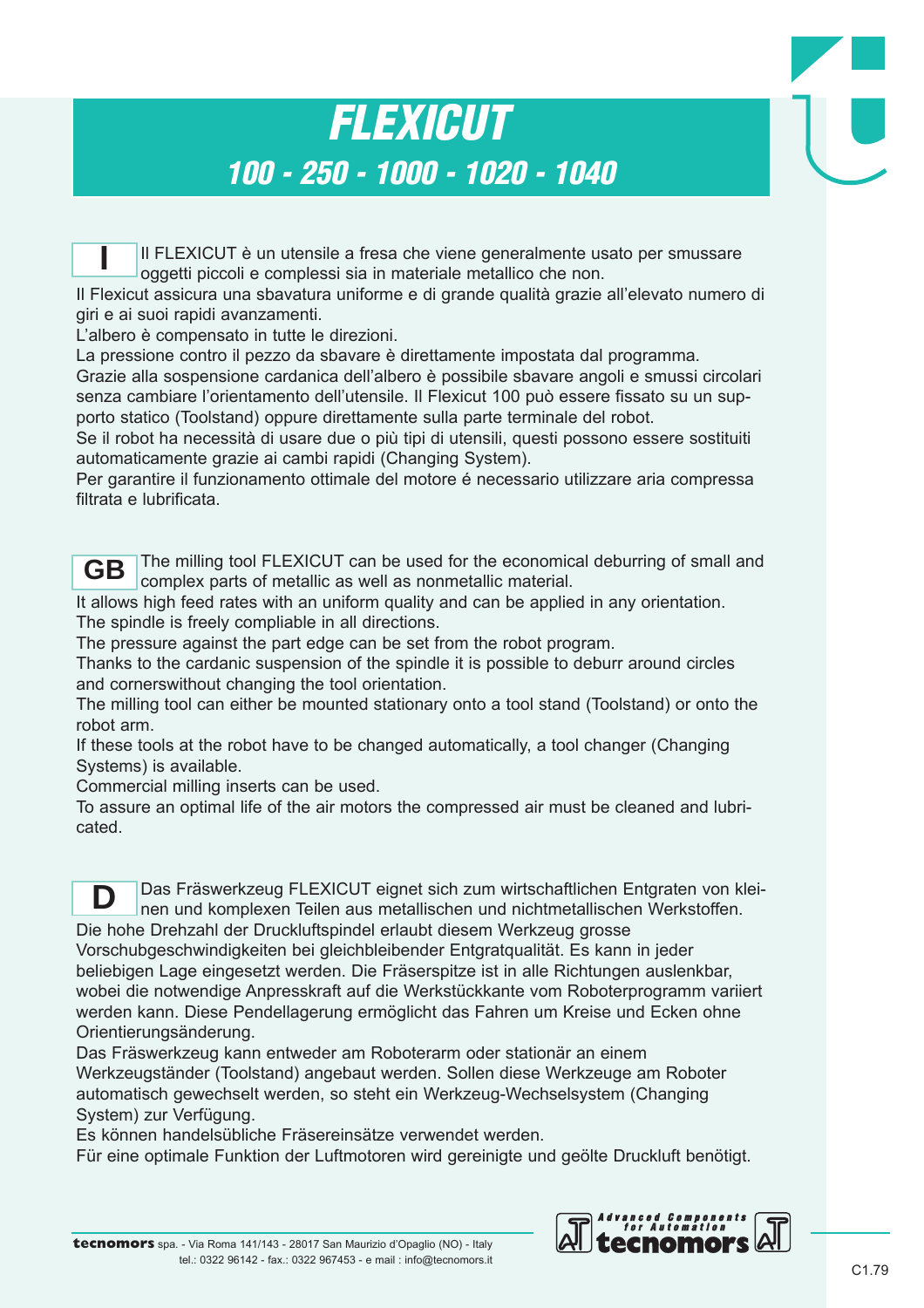



 $\overline{\mathsf{A}}$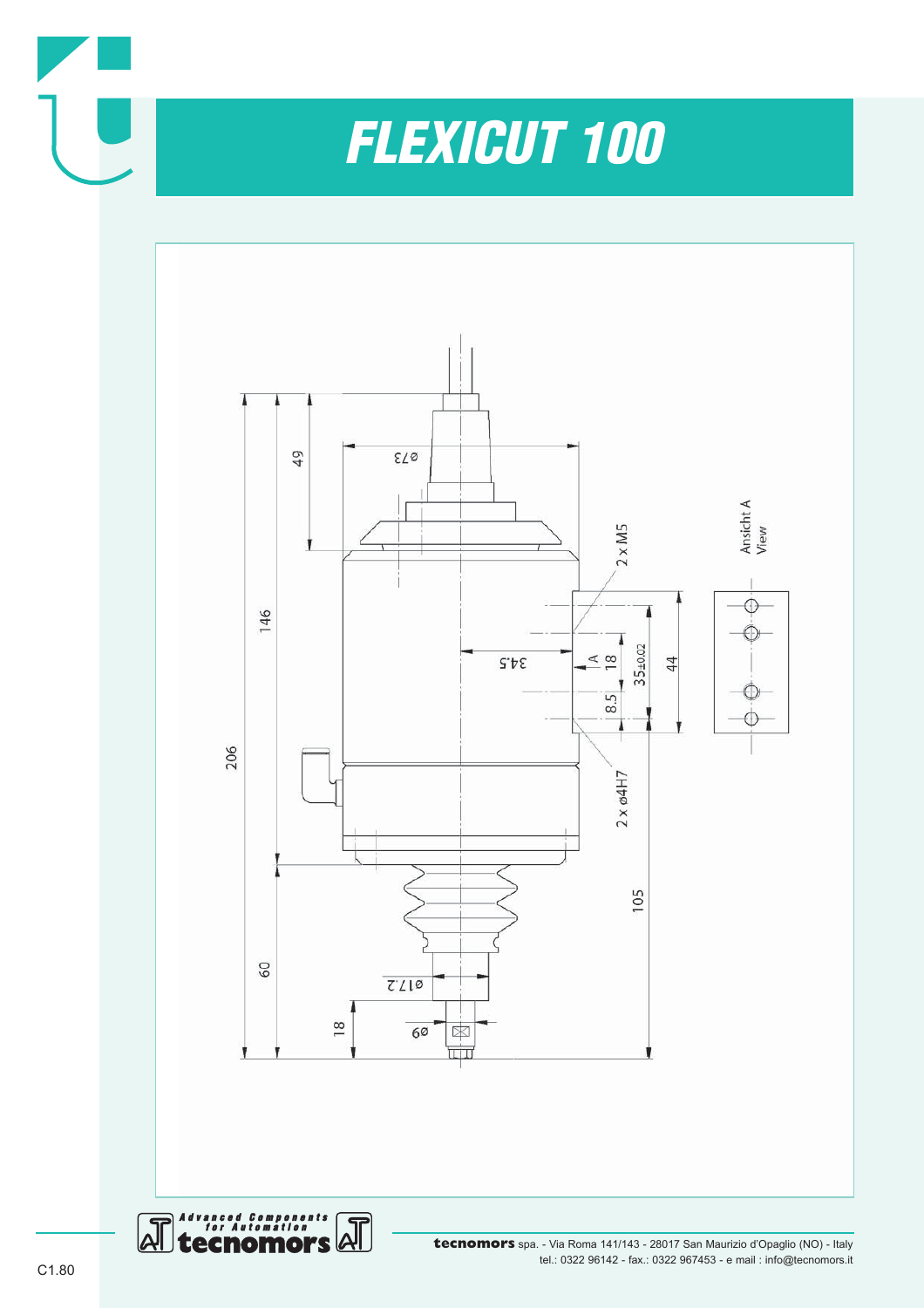#### **DATI TECNICI**

| Potenza motore in the contract of the contract of the contract of the contract of the contract of the contract of $W$ |        |
|-----------------------------------------------------------------------------------------------------------------------|--------|
|                                                                                                                       |        |
|                                                                                                                       |        |
|                                                                                                                       |        |
|                                                                                                                       |        |
|                                                                                                                       |        |
|                                                                                                                       |        |
|                                                                                                                       |        |
|                                                                                                                       |        |
|                                                                                                                       |        |
|                                                                                                                       |        |
| ACCESSORI OPZIONALI                                                                                                   | Codice |
|                                                                                                                       |        |
|                                                                                                                       |        |
|                                                                                                                       |        |
|                                                                                                                       |        |

#### **SPECIFICATIONS**

| Feed forward rate<br>Air consumption<br>2.8 I/sec                                                                                                                                                                             |      |
|-------------------------------------------------------------------------------------------------------------------------------------------------------------------------------------------------------------------------------|------|
|                                                                                                                                                                                                                               |      |
|                                                                                                                                                                                                                               |      |
|                                                                                                                                                                                                                               |      |
|                                                                                                                                                                                                                               |      |
|                                                                                                                                                                                                                               |      |
| <b>OPTIONAL ACCESSORIES</b>                                                                                                                                                                                                   | Code |
|                                                                                                                                                                                                                               |      |
|                                                                                                                                                                                                                               |      |
| Burs for deburring encouragements are not contained and request of the control of request                                                                                                                                     |      |
| Tool breakage Monitoring (and the context of the context of the context of the context of the context of the context of the context of the context of the context of the context of the context of the context of the context |      |

#### **TECHNISCHE DATEN**

| Vorschub<br>Luftverbrauch<br>1. 2.8 I/sec |             |
|-------------------------------------------|-------------|
|                                           |             |
|                                           |             |
|                                           |             |
|                                           |             |
|                                           |             |
| Ergänzendes Zubehör                       | Artikel-Nr. |
|                                           |             |
|                                           |             |
|                                           |             |
|                                           |             |
|                                           |             |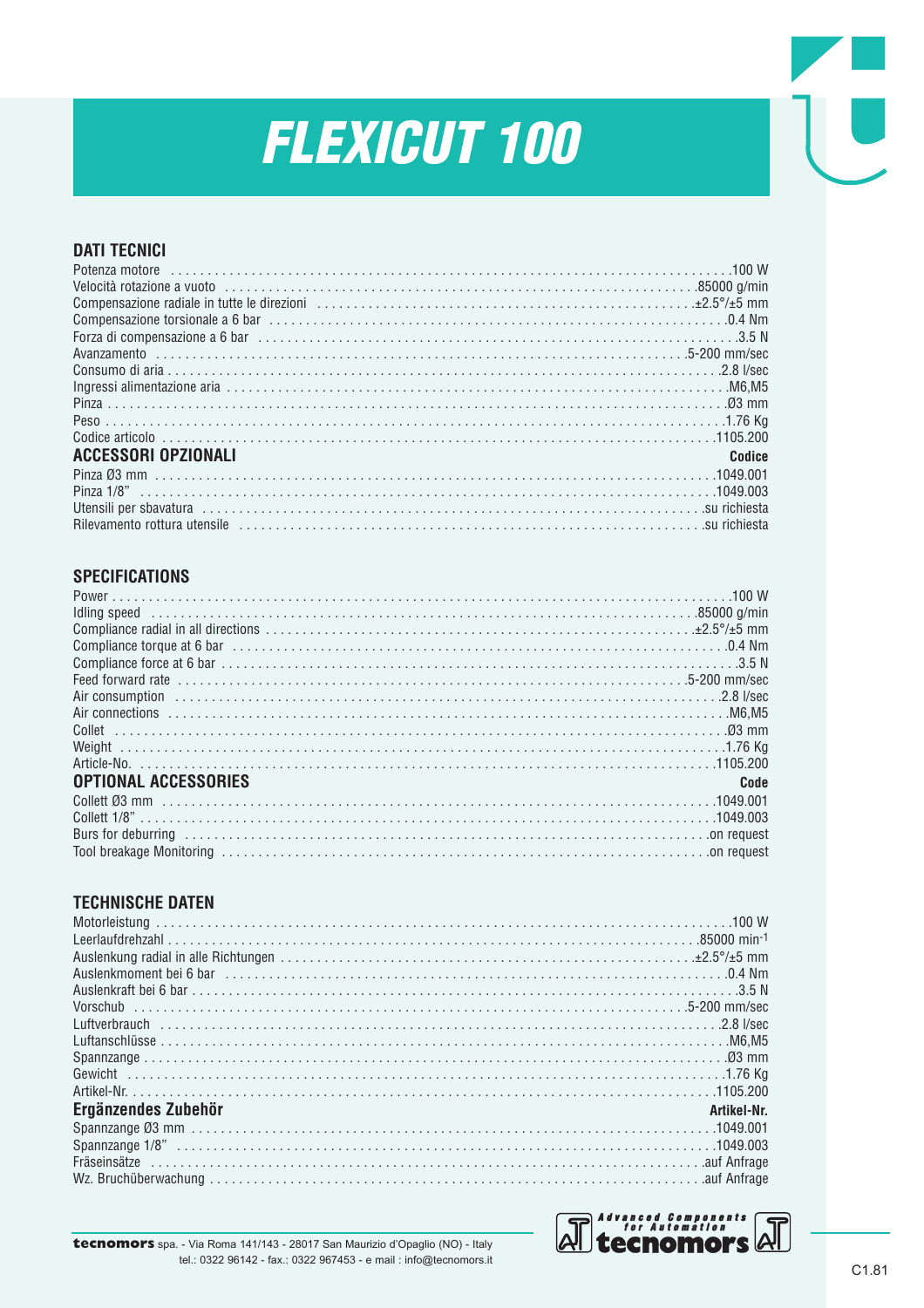



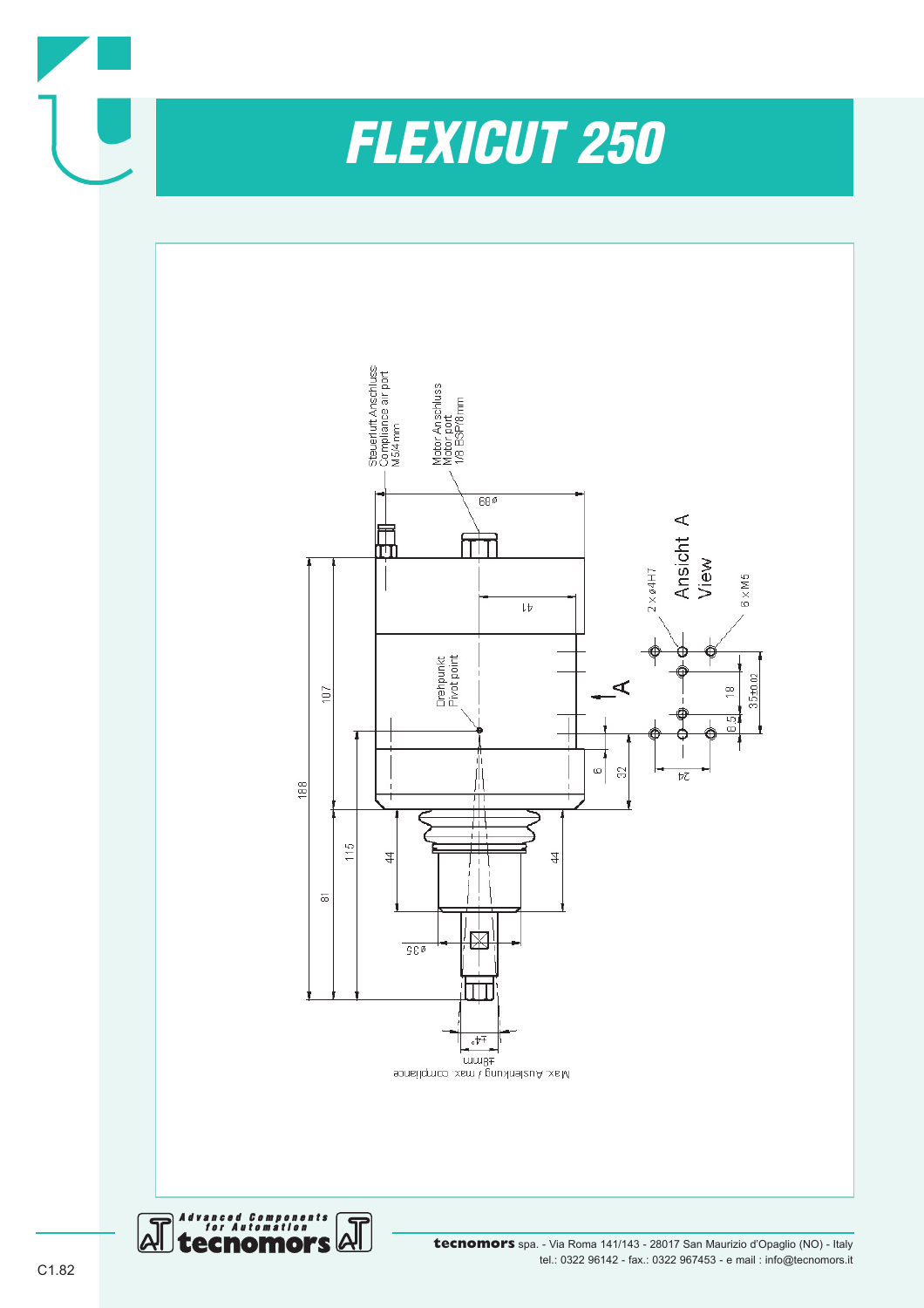#### **DATI TECNICI** Potenza motore .......  $.240W$ Compensazione radiale in tutte le direzioni<br>
Compensazione torsionale a 6 bar<br>
Compensazione torsionale a 6 bar<br>
1.04 Nm Ingressi alimentazione aria electronico established anno 1980 anno 1980 anno 1980 anno 1980 anno 1980 anno 198 Peso . . . . . . . . . . . . Codice articolo **ACCESSORI OPZIONALI** Codice Pinza 06 mm Utensili per sbavatura<br>Rilevamento rottura utensile<br>Nievamento rottura utensile **SPECIFICATIONS** Compliance torque at 6 bar entrepreneurs and continuous continuous continuous continuous continuous 1.04 Nm Feed forward rate<br>Air consumption<br>Air consumption Weight ....... Article-No. **OPTIONAL ACCESSORIES** Code Collett 03 mm 000 Collett Ø6 mm 00 1048 003 1048 003. Burs for deburring resources and contact the control of the control of the control of request

#### **TECHNISCHE DATEN**

| Ergänzendes Zubehör | Artikel-Nr. |
|---------------------|-------------|
|                     |             |
|                     |             |
|                     |             |
|                     |             |
|                     |             |
|                     |             |

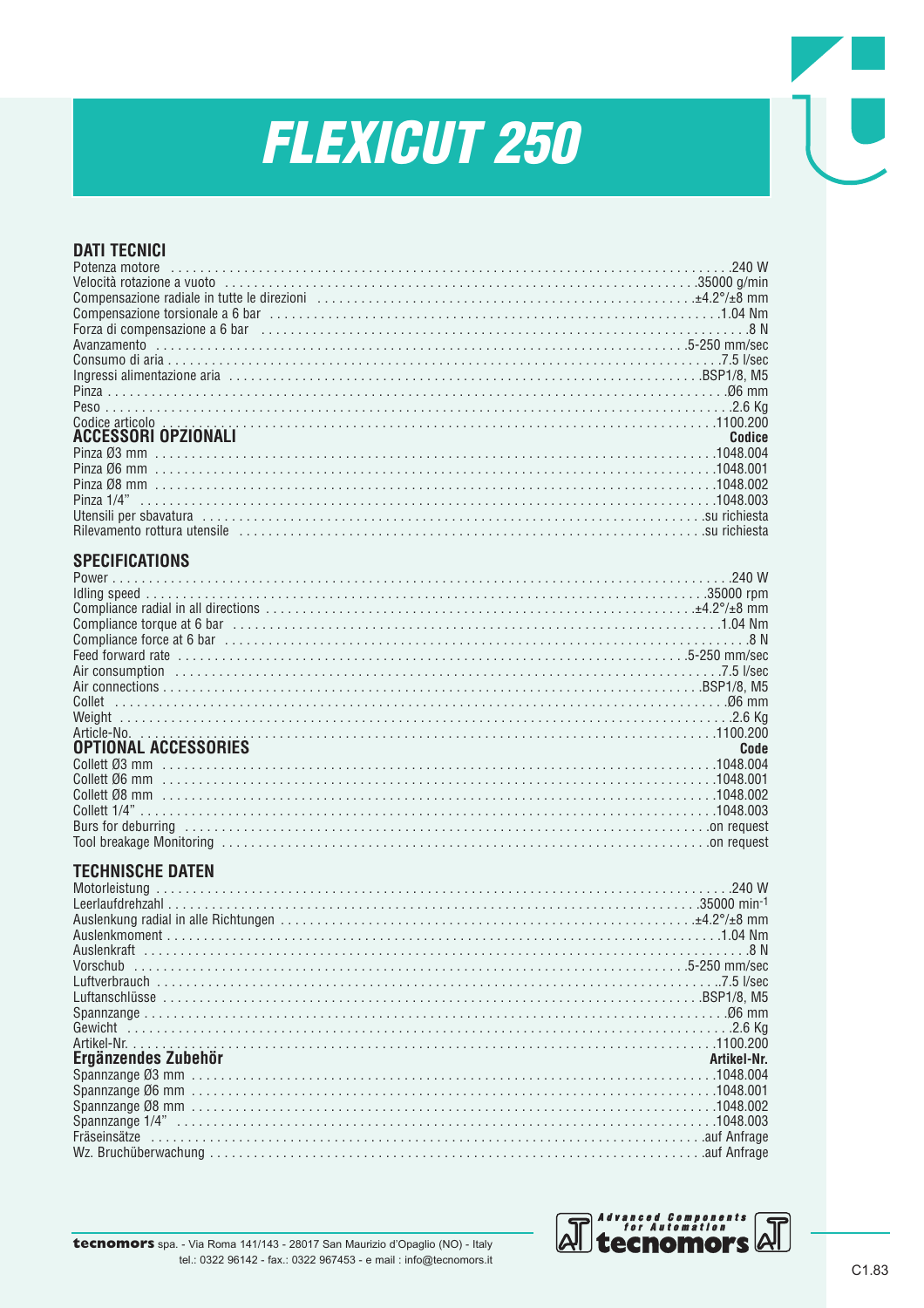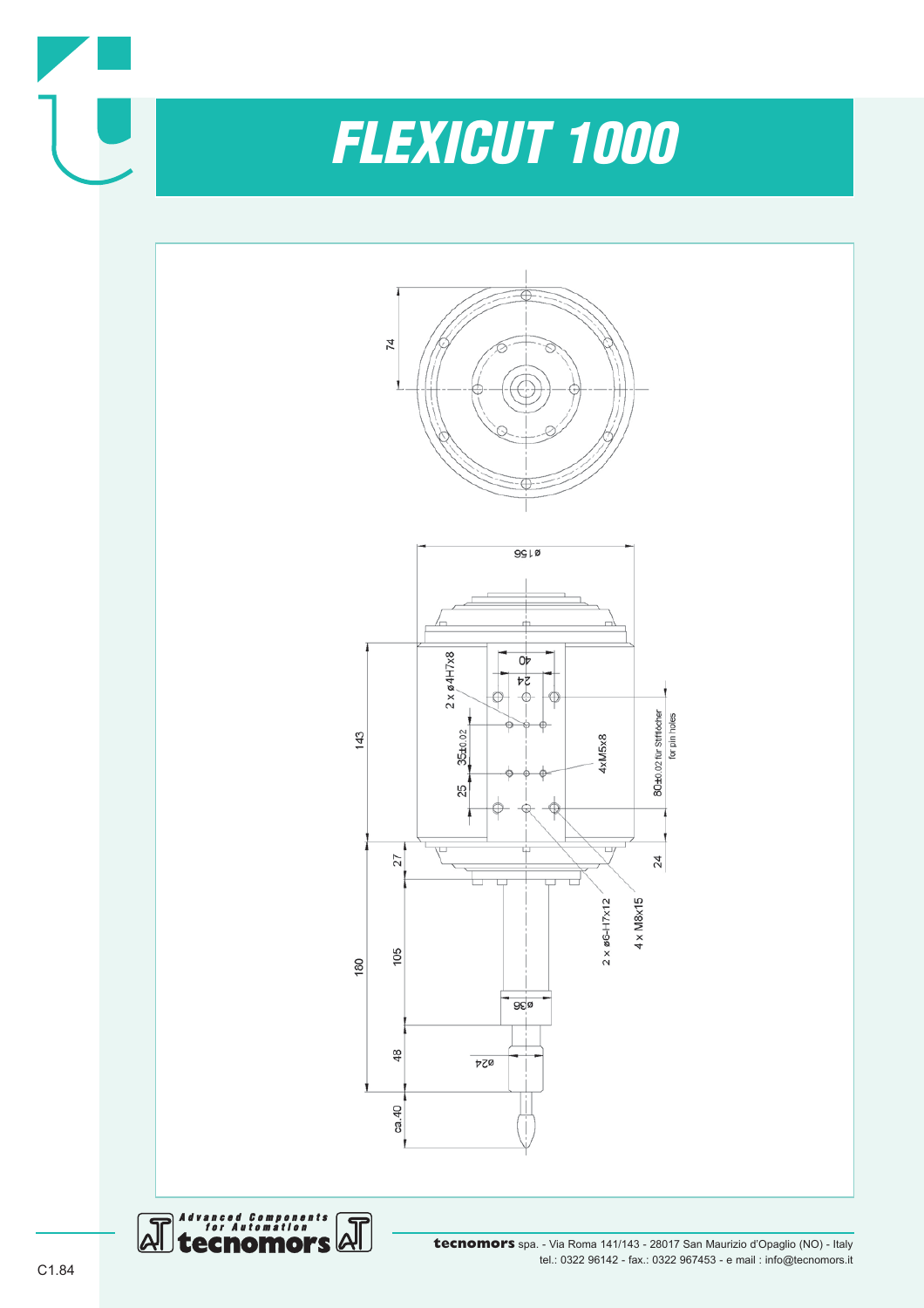#### **DATI TECNICI** Potenza motore Compensazione torsionale a 6 bar (and the compensazione torsionale a 6 bar). Pinza 3/8"<br>Pinza 3/8" Rilevamento rottura utensile e contra contra contra contra contra contra contra contra contra contra una conte **SPECIFICATIONS** Power . . . . . . . . . . . . . . . ldling speed<br>Compliance radial in all directions<br>Compliance radial in all directions<br>Compliance radial in all directions<br>Compliance radial in all directions Air consumption<br>Air consumption<br>Air connections<br>Air connections Article-No. . . . . . . . . . . . . . **OPTIONAL ACCESSORIES** Code Collett 1/4"<br>Collett 3/8"<br>Collett 3/8"<br>Burs for deburring<br>Collett 3/8"<br>Content 3/8"<br>Content 3/8"<br>Content 3/8"<br>Content 3/8"<br>Content 3/8"<br>Content 3/8"<br>Content in the set of a part of the burst of the set of the set of the se **TECHNISCHE DATEN** 1000 W Leerlaufdrehzahl<br>Auslenkung radial in alle Richtungen<br>Auslenkung radial in alle Richtungen Auslenkmoment<br>Auslenkmoment<br>Auslenkraft Luftanschlüsse<br>
Spannzange<br>
Spannzange<br>
Magnession (1897), SSP3/8, 2012, BSP1/8, 206<br>
Spannzange Ergänzendes Zubehör Artikel-Nr. Spannzange Ø6 mm<br>Spannzange Ø6 mm<br>Spannzange Ø8 mm, 5/16"  $Spanizange 1/4"$ <br>Spannzange  $1/4"$ <br>Spannzange  $3/8"$



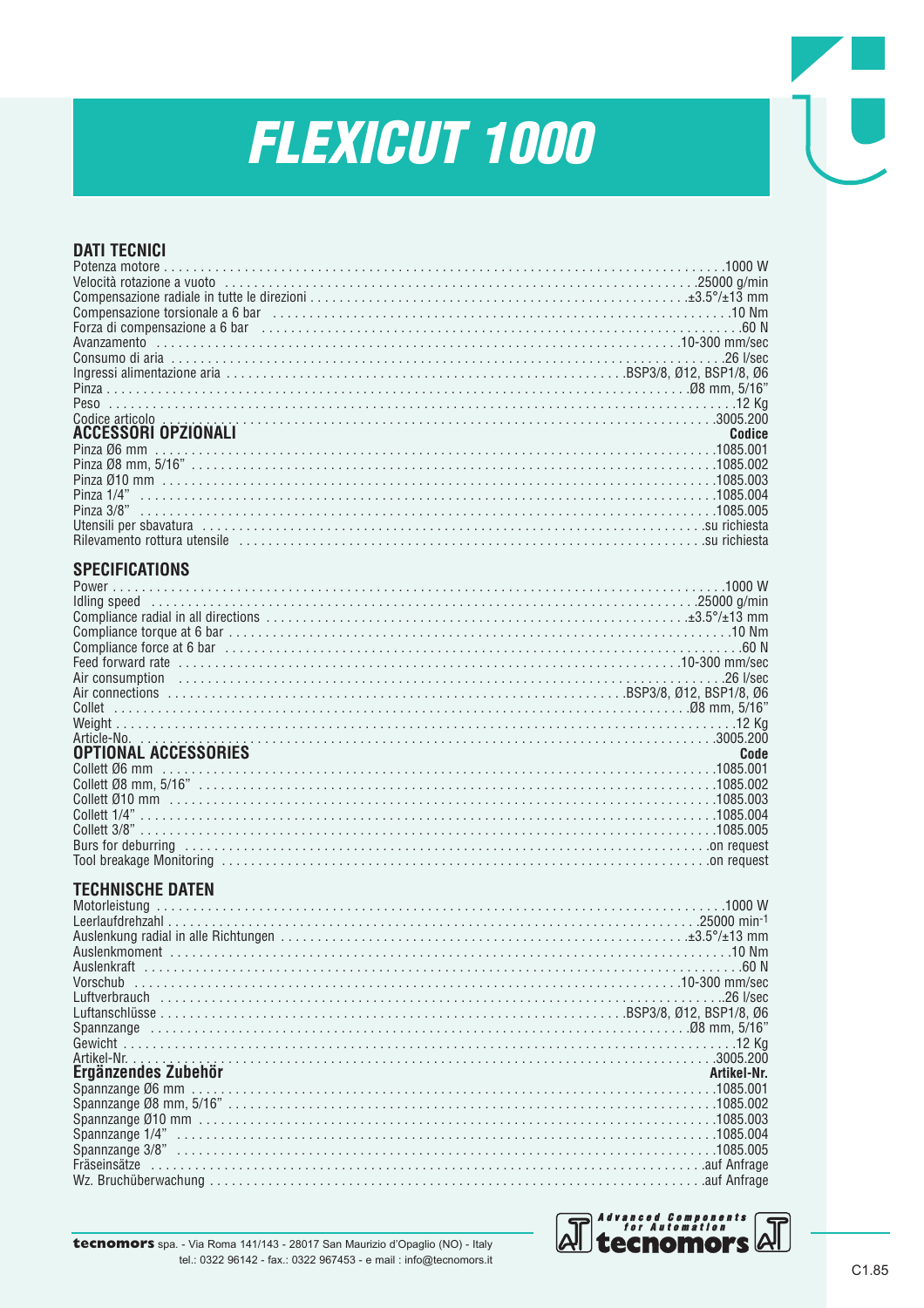



tel.: 0322 96142 - fax.: 0322 967453 - e mail : info@tecnomors.it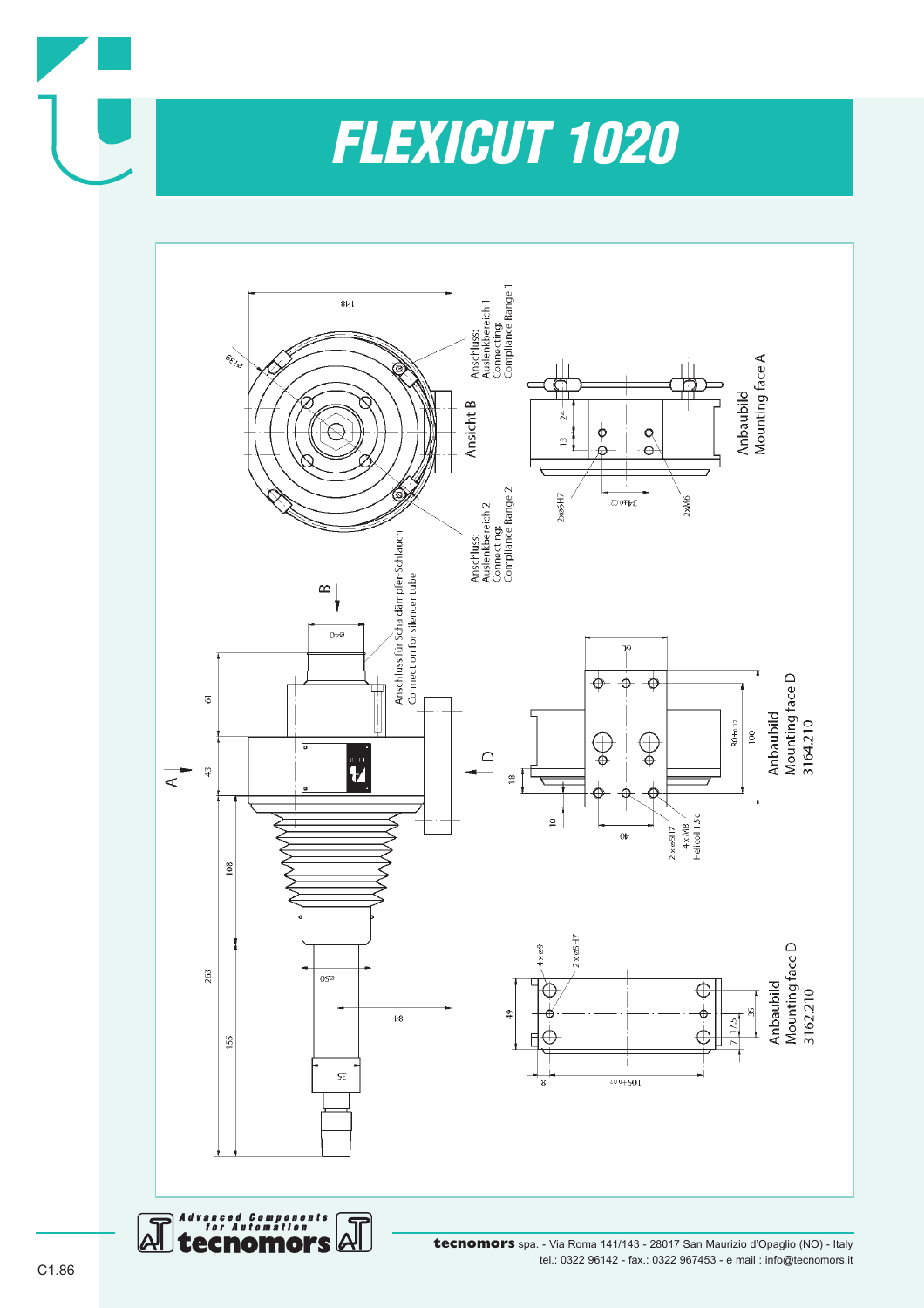| <b>DATI TECNICI</b>                                                                                           |        |
|---------------------------------------------------------------------------------------------------------------|--------|
|                                                                                                               |        |
|                                                                                                               |        |
|                                                                                                               |        |
|                                                                                                               |        |
|                                                                                                               |        |
|                                                                                                               |        |
|                                                                                                               |        |
|                                                                                                               |        |
|                                                                                                               |        |
| <b>ACCESSORI OPZIONALI</b>                                                                                    | Codice |
|                                                                                                               |        |
|                                                                                                               |        |
|                                                                                                               |        |
| Pinza 3/8"                                                                                                    |        |
|                                                                                                               |        |
|                                                                                                               |        |
|                                                                                                               |        |
| <b>SPECIFICATIONS</b>                                                                                         |        |
|                                                                                                               |        |
|                                                                                                               |        |
|                                                                                                               |        |
|                                                                                                               |        |
|                                                                                                               |        |
|                                                                                                               |        |
|                                                                                                               |        |
|                                                                                                               |        |
|                                                                                                               |        |
|                                                                                                               | Code   |
| <b>OPTIONAL ACCESSORIES</b><br>Collett Ø6 mm                                                                  |        |
|                                                                                                               |        |
|                                                                                                               |        |
|                                                                                                               |        |
| Burs for deburring encouragement of the control of the control of the control of the control of request       |        |
| Tool breakage Monitoring (and according of the control of the control of the control of request               |        |
| <b>TECHNISCHE DATEN</b>                                                                                       |        |
|                                                                                                               |        |
|                                                                                                               |        |
|                                                                                                               |        |
|                                                                                                               |        |
|                                                                                                               |        |
| Vorschub                                                                                                      |        |
|                                                                                                               |        |
| "98 mm, 5/16 mm, 5/16 mm, 5/16 mm, 5/16 mm, 5/16 mm, 5/16 mm, 5/16 mm, 5/16 mm, 5/16 mm, 5/16 mm, 5/16 mm, 5/ |        |
| .7.3 Kg                                                                                                       |        |
|                                                                                                               |        |
| Ergänzendes Zubehör<br>Artikel-Nr.                                                                            |        |
|                                                                                                               |        |
|                                                                                                               |        |
|                                                                                                               |        |
|                                                                                                               |        |
|                                                                                                               |        |
|                                                                                                               |        |



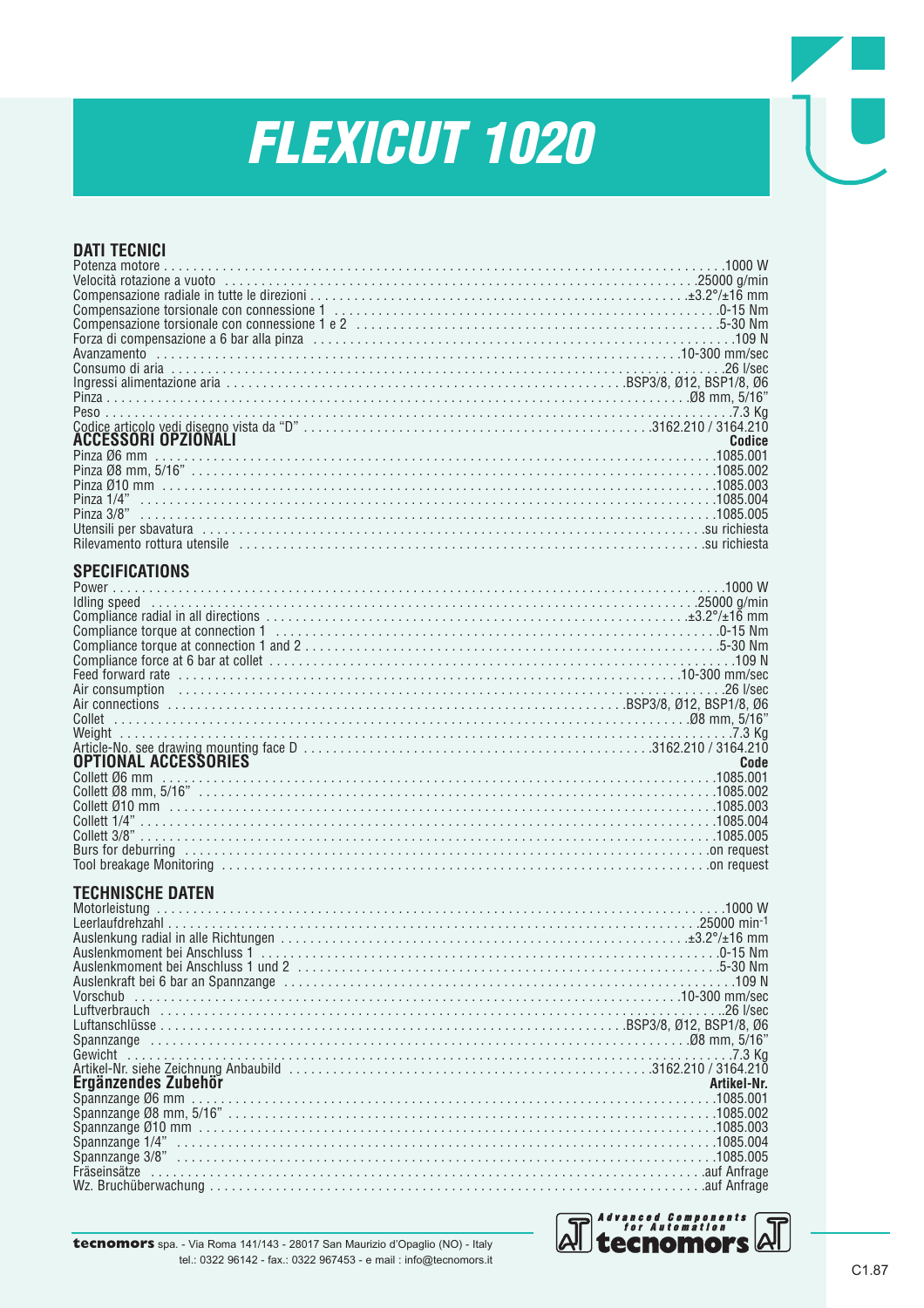



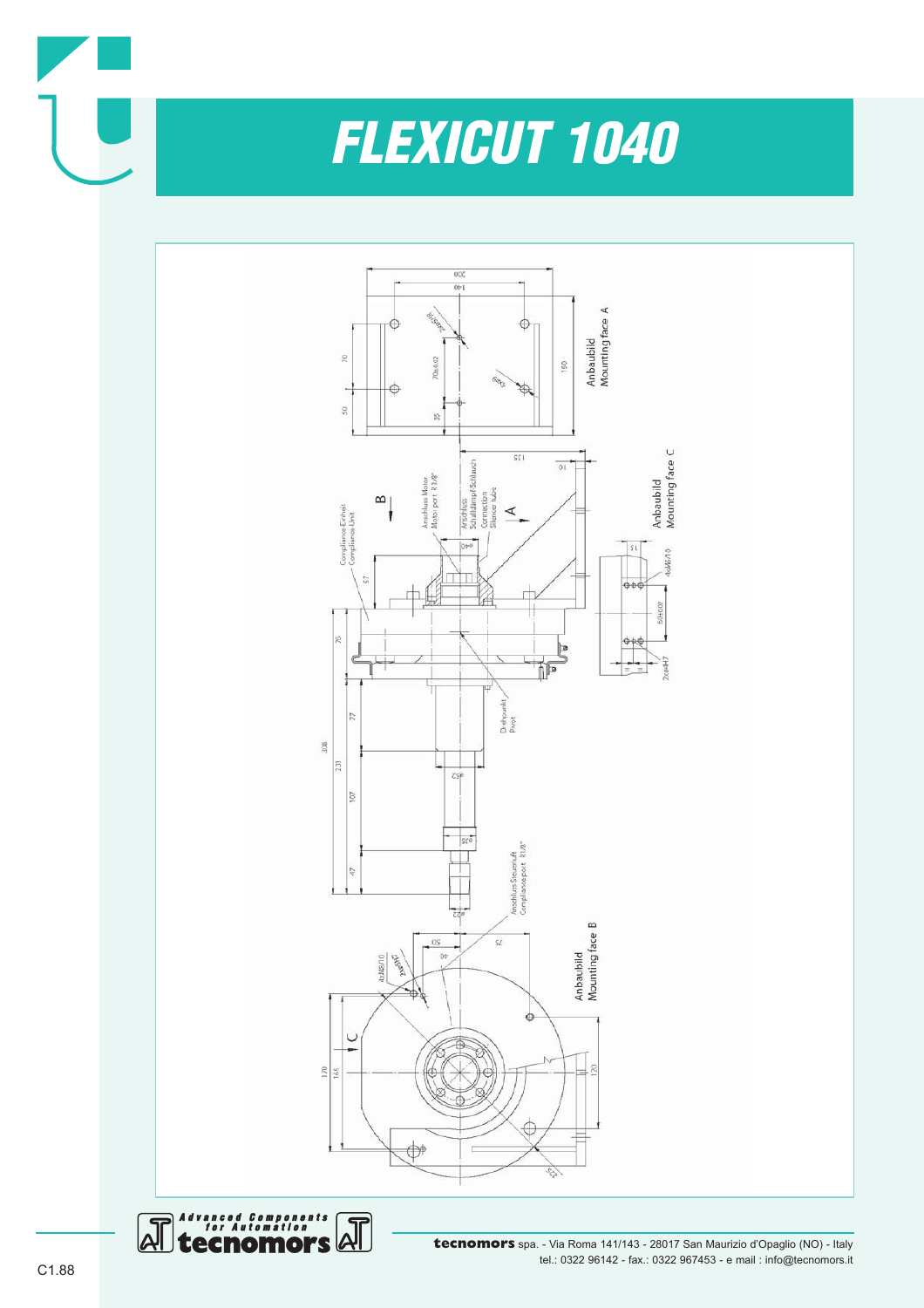#### **DATI TECNICI**

| <b>ACCESSORI OPZIONALI</b>   | Codice       |
|------------------------------|--------------|
|                              |              |
|                              |              |
|                              |              |
|                              |              |
|                              |              |
|                              |              |
| Rilevamento rottura utencile | eu richiecta |

#### **SPECIFICATIONS**

| Compliance radial in all directions contained as a series of the series of the direction of the series of the series of the series of the compliance radial in all directions contained as $\pm$ 5% $\pm$ 22 mm                |      |
|--------------------------------------------------------------------------------------------------------------------------------------------------------------------------------------------------------------------------------|------|
| T1 Nm. 71 Nm                                                                                                                                                                                                                   |      |
|                                                                                                                                                                                                                                |      |
|                                                                                                                                                                                                                                |      |
| Air consumption is accommodated by the constrainer and the consumer consumption is a set of $\ell$ sec                                                                                                                         |      |
|                                                                                                                                                                                                                                |      |
|                                                                                                                                                                                                                                |      |
|                                                                                                                                                                                                                                |      |
|                                                                                                                                                                                                                                |      |
| OPTIONAL ACCESSORIES                                                                                                                                                                                                           | Code |
|                                                                                                                                                                                                                                |      |
|                                                                                                                                                                                                                                |      |
|                                                                                                                                                                                                                                |      |
|                                                                                                                                                                                                                                |      |
|                                                                                                                                                                                                                                |      |
| Burs for deburring encouragement of the contract of the contract of the contract of the contract of the contract of the contract of the contract of the contract of the contract of the contract of the contract of the contra |      |
| Tool breakage Monitoring encourage contained a state of request                                                                                                                                                                |      |

#### **TECHNISCHE DATEN**

| huslenkung radial in alle Richtungen contained and contained and the series of the series of the series of the                                                                                                                 |             |
|--------------------------------------------------------------------------------------------------------------------------------------------------------------------------------------------------------------------------------|-------------|
|                                                                                                                                                                                                                                |             |
| Auslenkraft bei 6 bar an Spannzange (and als and also and also also also not also not also not also not also n                                                                                                                 |             |
|                                                                                                                                                                                                                                |             |
|                                                                                                                                                                                                                                |             |
|                                                                                                                                                                                                                                |             |
| "508 mm, 5/16 mm, 5/16 mm, 5/16 mm, 5/16 mm, 5/16 mm, 5/16 mm, 5/16 mm, 5/16 mm, 5/16 mm, 5/16 mm, 5/16 mm, 5/16 mm, 5/16 mm, 5/16 mm, 5/16 mm, 5/16 mm, 5/16 mm, 5/16 mm, 5/16 mm, 5/16 mm, 5/16 mm, 5/16 mm, 5/16 mm, 5/16 m |             |
|                                                                                                                                                                                                                                |             |
|                                                                                                                                                                                                                                |             |
| Ergänzendes Zubehör                                                                                                                                                                                                            | Artikel-Nr. |
| .Artikel-Nr.<br>Spannzange <u>Ø6</u> mm                                                                                                                                                                                        |             |
|                                                                                                                                                                                                                                |             |
|                                                                                                                                                                                                                                |             |
|                                                                                                                                                                                                                                |             |
|                                                                                                                                                                                                                                |             |
|                                                                                                                                                                                                                                |             |
|                                                                                                                                                                                                                                |             |

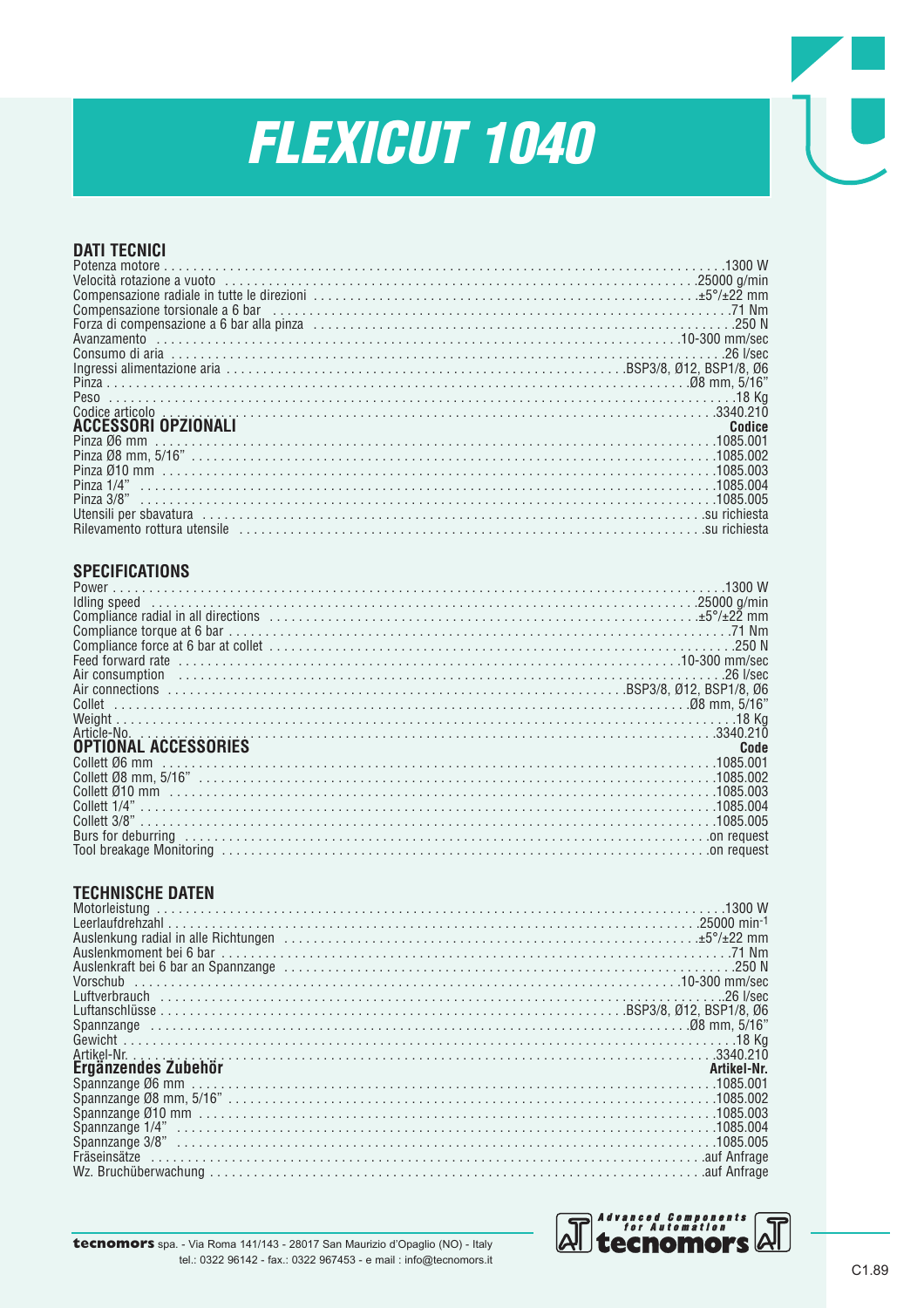

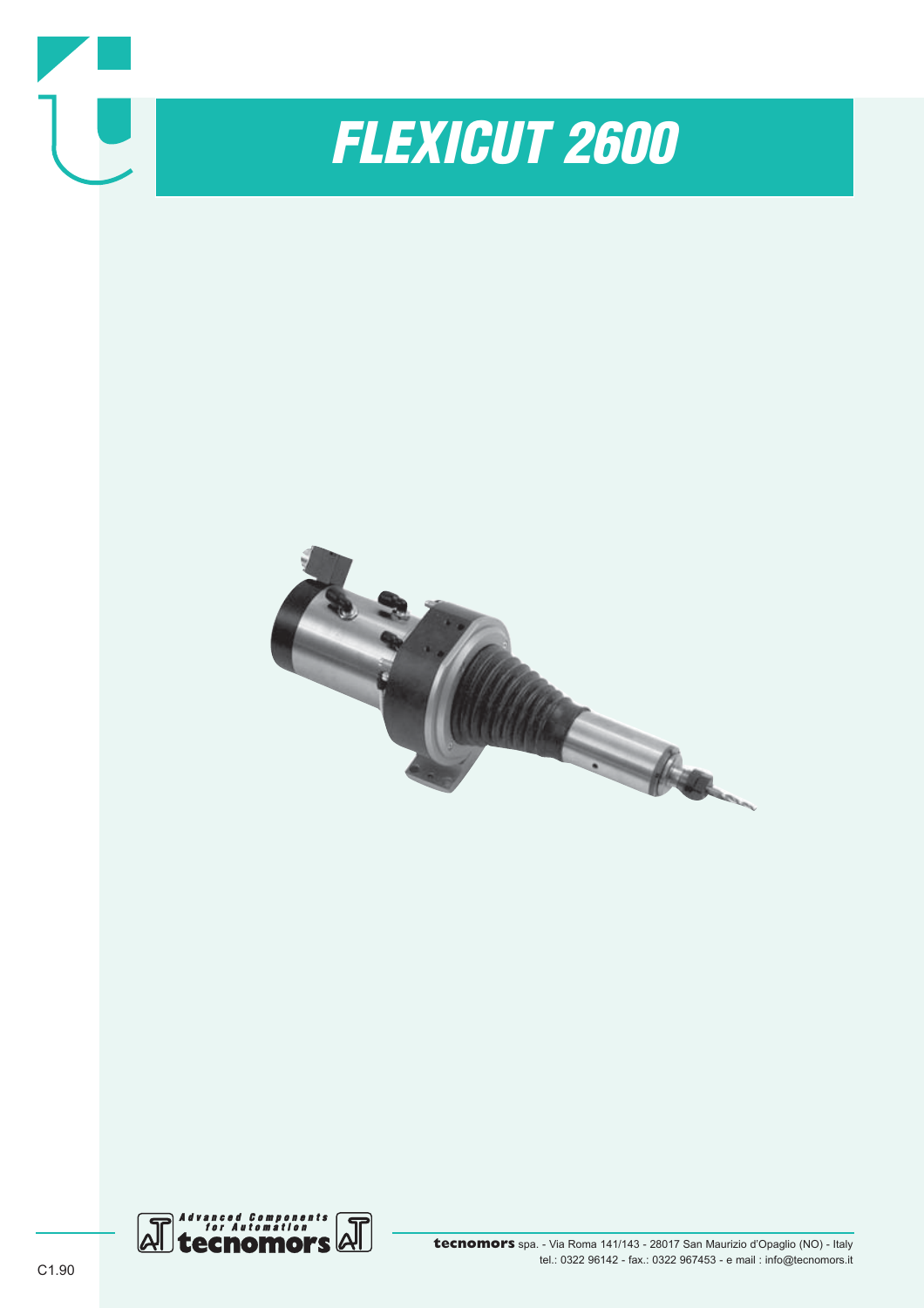

Il FLEXICUT 2600 è un utensile a fresa che viene usato per smussare e sbavare oggetti in materiale metallico e non.

Viene soprattutto usato per rimuovere le bave di stampaggio dalle fusioni in alluminio.

Il FLEXICUT 2500 assicura una sbavatura uniforme e di grande qualità grazie all'elevato numero di giri e ai suoi rapidi avanzamenti.

L'albero è compensato in tutte le direzioni.

La pressione contro il pezzo da sbavare è direttamente impostata dal programma.

Grazie alla sospensione cardanica dell'albero è possibile sbavare angoli e smussi circolari senza cambiare l'orientamento dell'utensile.

Possono essere montate frese commerciali.

Il FLEXICUT 2500 può essere fissato, mediante un particolare kit di montaggio, su un supporto statico (Toolstand) oppure direttamente sulla parte terminale del robot.

Il motore ad alta frequenza di questo utensile può funzionare soltanto con un appropriato convertitore di frequenza e necessita di un sistema di raffreddamento ad acqua con un'efficienza di raffreddamento ≥450 kcal/h (a 32°C).



The milling tool FLEXICUT 2600 can be used for the economical deflashing of metallic as well as nonmetallic parts.

It is well suited to remove primary burrs and flashes on aluminum casting parts.

It allows high feed rates with an uniform quality and can be applied in any orientation.

The spindle is freely compliable in all directions.

The pressure against the part edge can be set from the robot program.

Thanks to the cardanic suspension of the spindle it is possible to deburr around circles and corners without changing the tool orientation.

Commercial milling inserts can be used.

The milling tool can either be mounted stationary onto a tool stand (Toolstand) with a particular mounting kit or onto the robot arm itself.

The High Frequency Motor of this tool can only be operated with a suitable frequency converter and needs a water cooling system with a cooling efficiency of ≥450 kcal/h (at 32°C).



Das Fräswerkzeug FLEXICUT 2600 eignet sich zum Entfernen von starken Primärgraten an Gussstücken

aus metallischen und nichtmetallischen Werkstoffen.

Die hohe Drehzahl der Hochfrequenzspindel erlaubt diesem Werkzeug grosse Vorschubgeschwindigkeiten bei gleichbleibender Entgratqualität.

Es kann in jeder beliebigen Lage eingesetzt werden.

Die Fräserspitze ist in alle Richtungen auslenkbar, wobei die notwendige Anpresskraft auf die Werkstückkante vom Roboterprogramm variiert werden kann.

Diese Pendellagerung ermöglicht das Fahren um Kreise und Ecken ohne Orientierungsänderung.

Es können handelsübliche Fräsereinsätze verwendet werden. Das Fräswerkzeug kann entweder am Roboterarm oder stationär an einem Werkzeugständer (Toolstand) mit einem entsprechenden Montagebausatz angebaut werden.

Die Hochfrequenzspindel darf nur mit einem dafür geeigneten Frequenz-Umformer und einem Kühlaggregat mit einer Kühlleistung von ≥450 kcal/h (bei 32°C) betrieben werden.

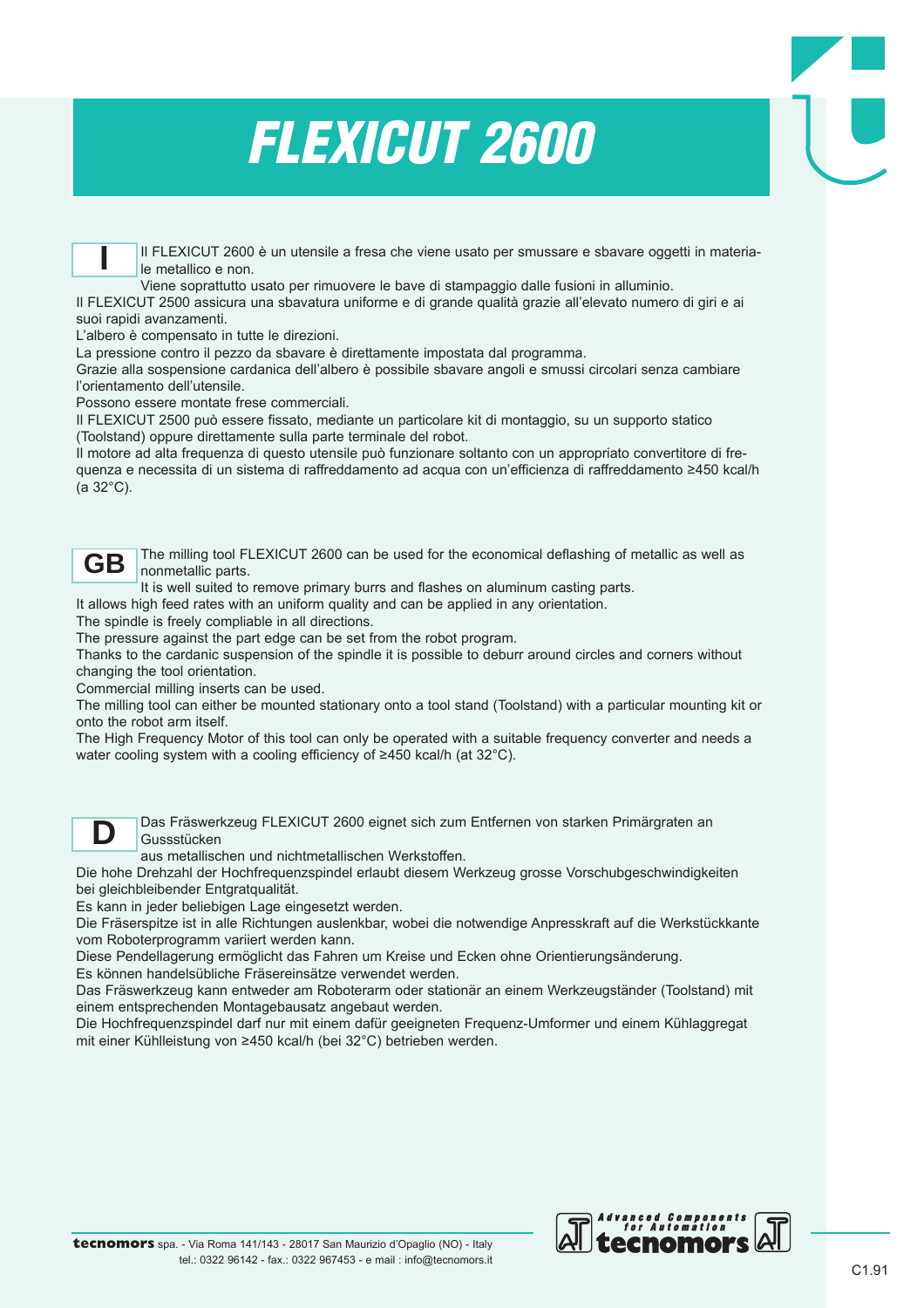